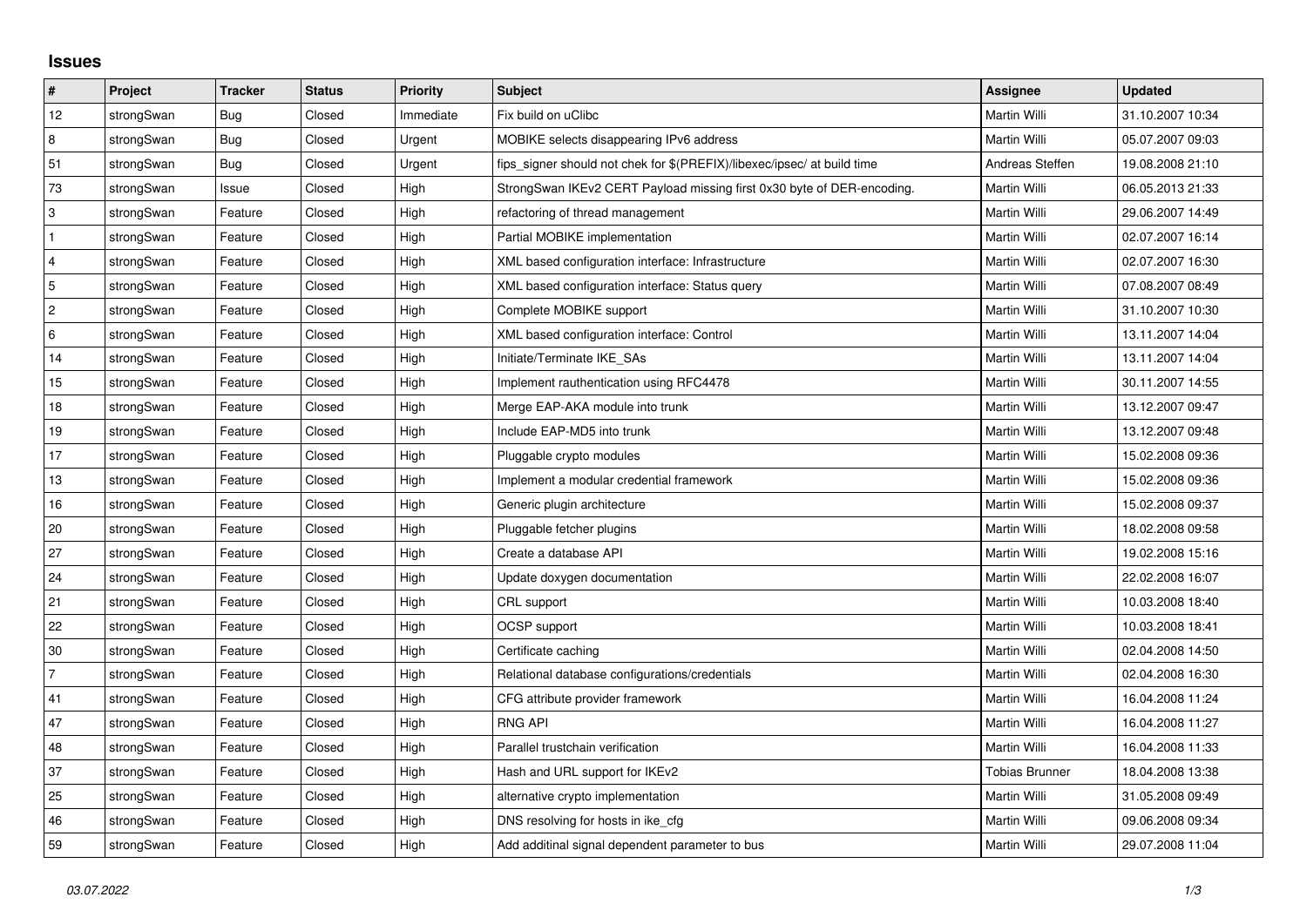| $\vert$ # | Project    | <b>Tracker</b> | <b>Status</b> | <b>Priority</b> | <b>Subject</b>                                                              | Assignee              | <b>Updated</b>   |
|-----------|------------|----------------|---------------|-----------------|-----------------------------------------------------------------------------|-----------------------|------------------|
| 40        | strongSwan | Feature        | Closed        | High            | NetworkManager support                                                      | Martin Willi          | 22.08.2008 12:54 |
| 54        | strongSwan | Feature        | Closed        | High            | <b>EAP-Identity Server functionality</b>                                    | <b>Martin Willi</b>   | 22.08.2008 12:55 |
| 60        | strongSwan | Feature        | Closed        | High            | Implement draft-sheffer-ikev2-gtc-00 with PAM password verification         | Martin Willi          | 22.08.2008 12:59 |
| 42        | strongSwan | Feature        | Closed        | High            | CFG attribute handler framework                                             | Martin Willi          | 28.04.2009 10:23 |
| 39        | strongSwan | Feature        | Rejected      | High            | Configuration support in Manager                                            | Martin Willi          | 04.07.2014 11:07 |
| 10        | strongSwan | <b>Bug</b>     | Closed        | High            | distribution cannot be built because logout.cs template is missing in trunk | Martin Willi          | 18.09.2007 07:43 |
| 11        | strongSwan | Bug            | Closed        | High            | Show IKE_SA status overview                                                 | Martin Willi          | 31.10.2007 10:29 |
| 32        | strongSwan | Bug            | Closed        | High            | ikev2/rw-no-idr scenario fails                                              | Martin Willi          | 19.03.2008 11:13 |
| 31        | strongSwan | <b>Bug</b>     | Closed        | High            | ikev2/rw-eap-aka-rsa scenario fails                                         | Martin Willi          | 19.03.2008 15:25 |
| 33        | strongSwan | Bug            | Closed        | High            | ikev2/crl-revoked scenario broken                                           | Martin Willi          | 19.03.2008 19:02 |
| 26        | strongSwan | Bug            | Closed        | High            | Port all tools to new crypto/credential APIs                                | Martin Willi          | 21.03.2008 18:04 |
| 34        | strongSwan | <b>Bug</b>     | Closed        | High            | ikev2/multi-level-ca-loop segfaults                                         | Martin Willi          | 31.03.2008 09:19 |
| 35        | strongSwan | Bug            | Closed        | High            | ikev2/ocsp-no-signer-cert scenario segfaults                                | <b>Martin Willi</b>   | 02.04.2008 09:45 |
| 36        | strongSwan | <b>Bug</b>     | Closed        | High            | strongswan-4.2.0 does not compile with uclibc                               | Martin Willi          | 04.04.2008 13:51 |
| 45        | strongSwan | Bug            | Closed        | High            | Failure to open SQLite database crashes charon                              | <b>Martin Willi</b>   | 07.04.2008 09:16 |
| 43        | strongSwan | <b>Bug</b>     | Closed        | High            | missing certificate_identity in SQL database causes segfault                | Martin Willi          | 07.04.2008 10:08 |
| 50        | strongSwan | <b>Bug</b>     | Closed        | High            | plutostderrlog option missing                                               | <b>Martin Willi</b>   | 11.05.2008 10:10 |
| 52        | strongSwan | Bug            | Closed        | High            | Migrate ESP sequence number in update_sa                                    | <b>Tobias Brunner</b> | 25.06.2008 08:40 |
| 65        | strongSwan | <b>Bug</b>     | Closed        | High            | Many UML tests fail                                                         | Andreas Steffen       | 07.10.2008 07:09 |
| 64        | strongSwan | Bug            | Closed        | High            | MOBIKE with changed NAT mappings                                            | <b>Martin Willi</b>   | 08.10.2008 14:21 |
| 56        | strongSwan | <b>Bug</b>     | Closed        | High            | New interface for EAP-SIM backend                                           | Martin Willi          | 24.10.2008 10:23 |
| 70        | strongSwan | <b>Bug</b>     | Closed        | High            | IP <sub>v6</sub>                                                            | Andreas Steffen       | 21.02.2009 11:09 |
| 49        | strongSwan | Bug            | Closed        | High            | starter log directly to terminal                                            | Martin Willi          | 30.04.2009 10:18 |
| 71        | strongSwan | <b>Bug</b>     | Closed        | High            | Improved Acquire handling                                                   | Martin Willi          | 20.05.2009 11:54 |
| 79        | strongSwan | <b>Bug</b>     | Closed        | High            | Windows 7 sometimes fails to verify RSA signatures done by gcrypt           | Martin Willi          | 30.06.2009 12:22 |
| 55        | strongSwan | <b>Bug</b>     | Closed        | High            | Implement SHA512/384/256 HMAC with proper truncation in kernel              | Martin Willi          | 03.12.2009 11:41 |
| 61        | strongSwan | Bug            | Closed        | High            | When recovering from DPD, firewall rules aren't added as necessary          | Andreas Steffen       | 06.05.2013 21:43 |
| 68        | strongSwan | Issue          | Closed        | Normal          | ipsec pool - unknown IPSec command                                          | Martin Willi          | 06.05.2013 21:35 |
| 69        | strongSwan | Feature        | Closed        | Normal          | Improve scheduler performance                                               | <b>Tobias Brunner</b> | 04.12.2008 17:03 |
| 76        | strongSwan | Feature        | Closed        | Normal          | crypto test framework                                                       | Martin Willi          | 12.06.2009 11:31 |
| 78        | strongSwan | Feature        | Closed        | Normal          | Integrity tester for libstrongswan and all plugins.                         | Martin Willi          | 27.06.2009 16:19 |
| 67        | strongSwan | Feature        | Closed        | Normal          | Implement DH groups 22-24                                                   | Martin Willi          | 19.04.2010 14:51 |
| 100       | strongSwan | Feature        | Closed        | Normal          | Derive traffic selectors from authentication process                        | Martin Willi          | 23.07.2010 16:53 |